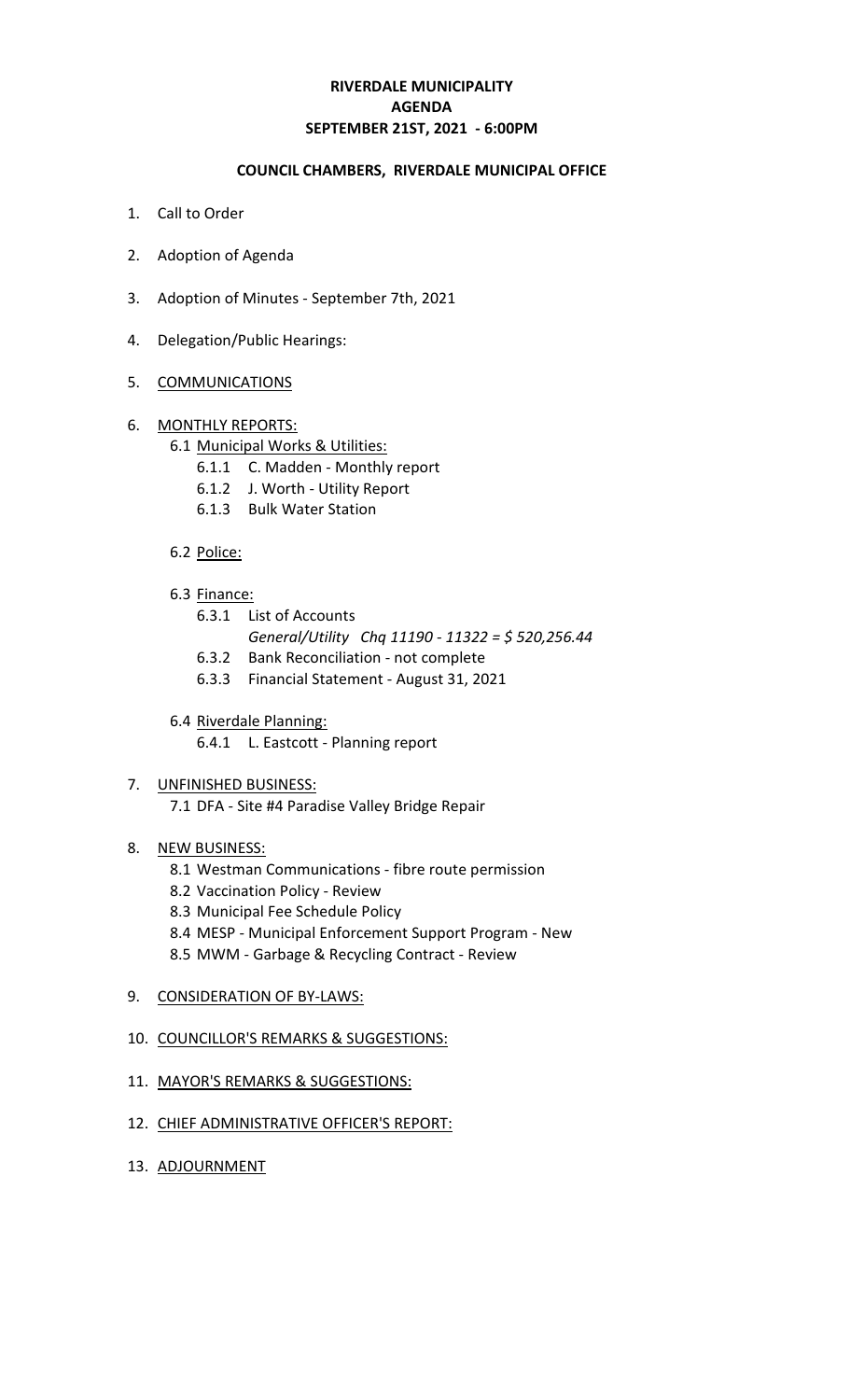# **RIVERDALE MUNICIPALITY**

The minutes of the regular meeting of Council for Riverdale Municipality held in the Council Chambers on the 21<sup>st</sup> day of September 2021.

Mayor Todd Gill called the meeting to order at 6:00 p.m. with the following members of Council in attendance:

Councillor Alastair McFadden Councillor David Creighton Councillor Everett Smith

Regrets Councillor Ian Dyer Councillor Ken Tait Councillor Dave Falkevitch

Chief Administrative Officer Kat Bridgeman recorded the minutes.

No. 191-21 GILL-CREIGHTON Be It Resolved that the regular meeting agenda dated September 21<sup>st</sup>, 2021 be adopted as presented;

Be It Further Resolved that the agenda form part of the minutes.

CARRIED

No. 192-21 SMITH-MCFADDEN Be It Resolved that the minutes of September  $7<sup>th</sup>$ , 2021 be adopted as circulated.

CARRIED

- **4. DELEGATION/PUBLIC HEARING:**
- **5. COMMUNICATIONS:**
- **6. MONTHLY REPORTS:**
- **6.1 Public Works**
- **6.2 Police**
- **6.3 Finance 6.3.1 List of Accounts**
- No. 193-21 CREIGHTON-SMITH

Be It Resolved that the List of Accounts submitted to Council and having been certified by said council and totaling the sum of \$520,256.44 being cheques numbered 11190 to 11322 be hereby passed for payment.

#### CARRIED

#### **6.3.2 Bank Reconciliation 6.3.3 Financial Statement**

No. 194-21 SMITH-MCFADDEN Be It Resolved That the financial statement for the period ended August 31<sup>st</sup>, 2021 be hereby adopted as presented.

#### CARRIED

#### **7. UNFINISHED BUSINESS:**

**7.1 DFA-Site #4 Paradise Valley Bridge Repair** – under further review

#### **8. NEW BUSINESS:**